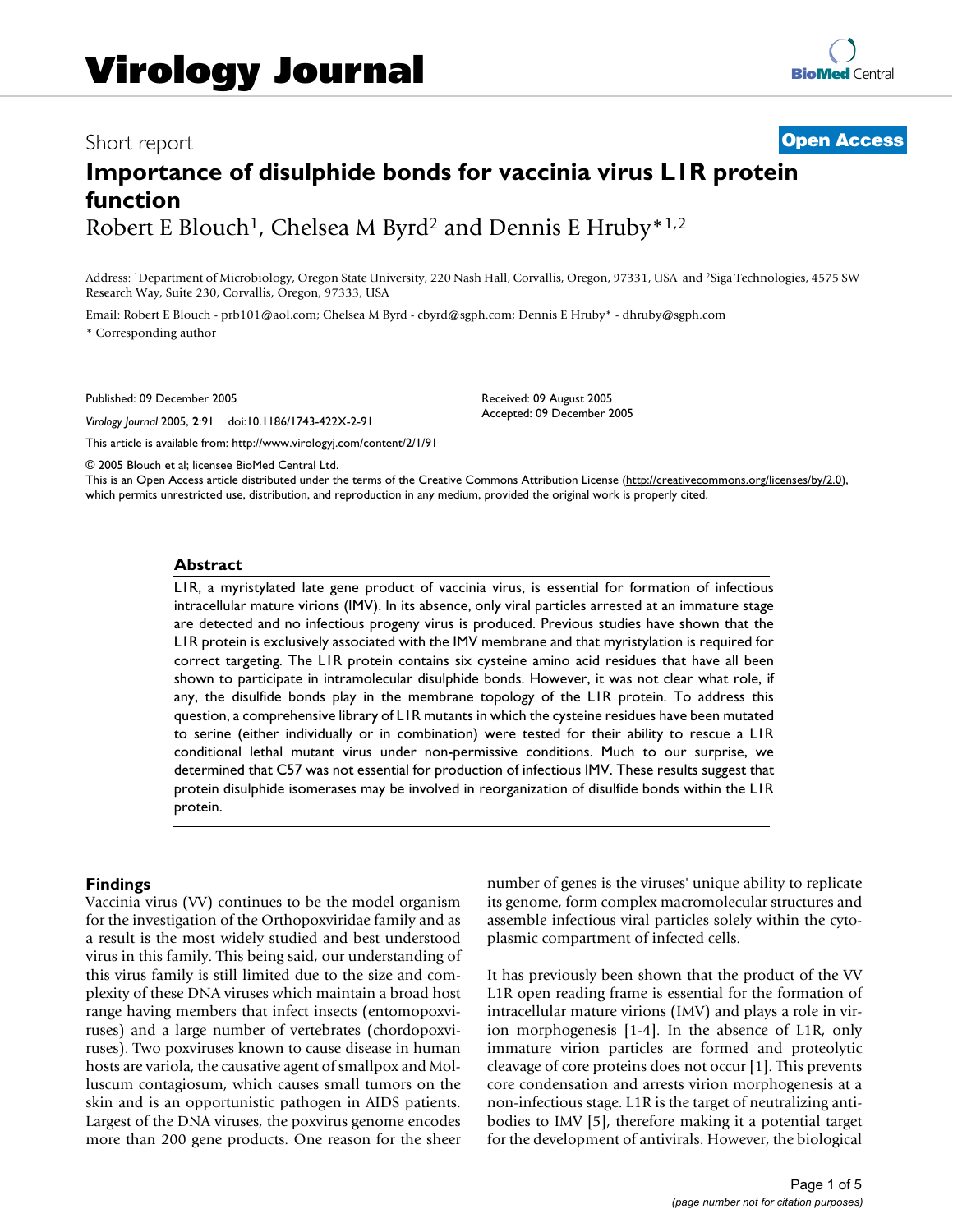

(**A**) Growth-curve kinetics comparing vv:Western Reserve to vv:TetO:L1R under permissive and non-permissive conditions. Each infection was performed at an MOI of 0.1 pfu and harvested at various times from 0 to 48 hpi and the resulting cell lysates were titered using BSC<sub>40</sub> cells. (**B**) Transiently expressed LIR is capable of phenotypic rescue of conditional-lethal viral infection under non-permissive conditions. Infections were performed at 0.1 MOI with either VV-WR (WR) or VV-TetO:L1R (TetO) in the absence of tetracycline unless noted. Transfections of plasmid DNA were performed using 2 µg of pUC19, p(E/ Lp)L1R or  $p(wtp)$ L1R. All infections were harvested at 24 hpi and titered on BSC<sub>40</sub> cells.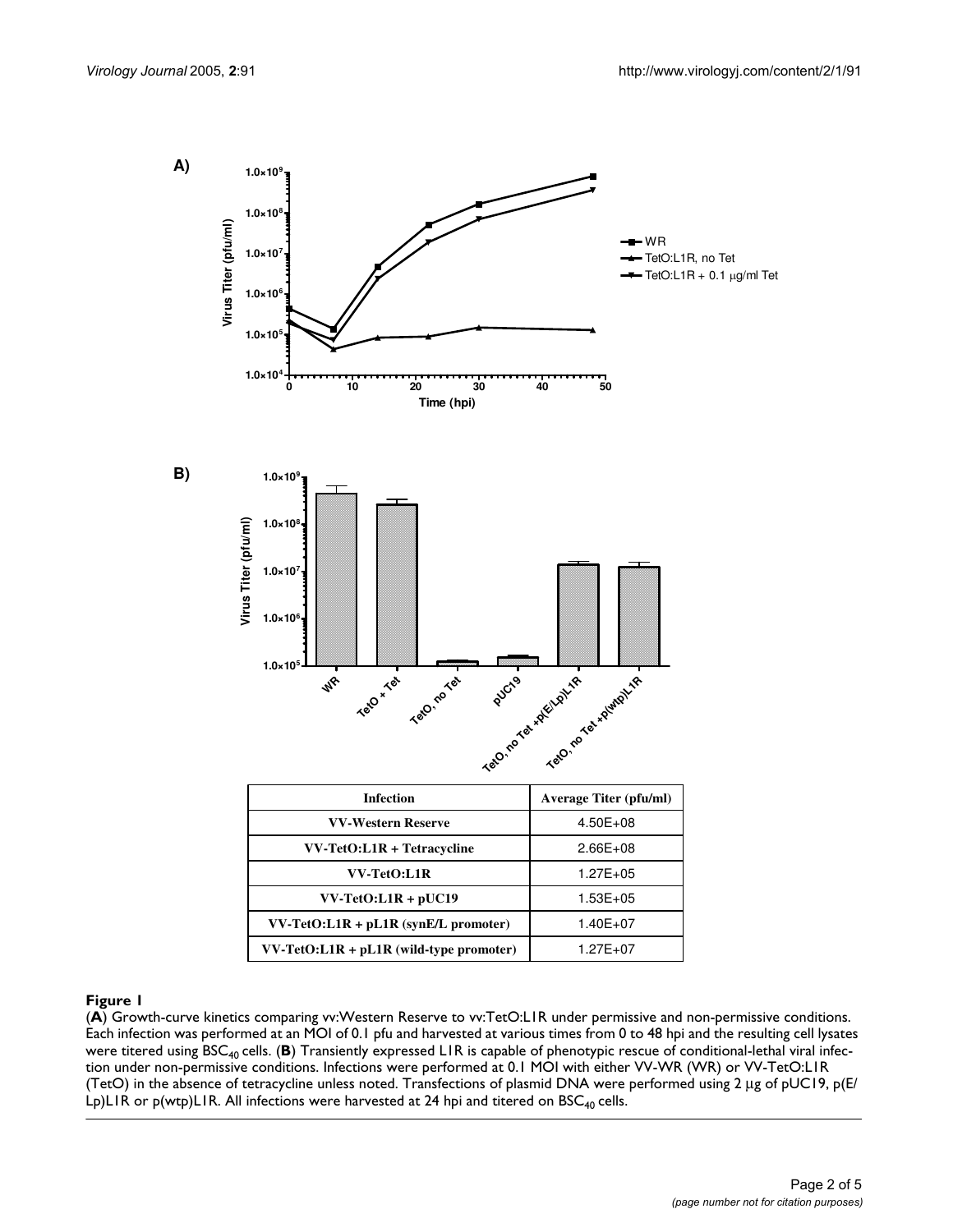

# Figure 2

(**A**) Diagram of the location of the six cysteine residues in L1R. (**B**) Transient Expression of L1R cysteine-to-serine single mutants. Infections were performed by transfection of 2 µg of pL1R each containing a single Cysteine-to-Serine mutation in the coding sequence at time of infection with VV-TetO:L1R at an MOI of 0.1 under non-permissive conditions. Infections were harvested at 24 hpi and titered on BSC40 cells. (**C**) Transient Expression of L1R cysteine-to-serine double mutants. Infections were performed by transfection of 2 µg of pL1R containing double Cysteine-to-Serine mutations in the coding sequence at time of infection with VV-TetO:L1R at an MOI of 0.1 under non-permissive conditions. Infections were harvested at 24 hpi and titered on  $BSC_{40}$  cells.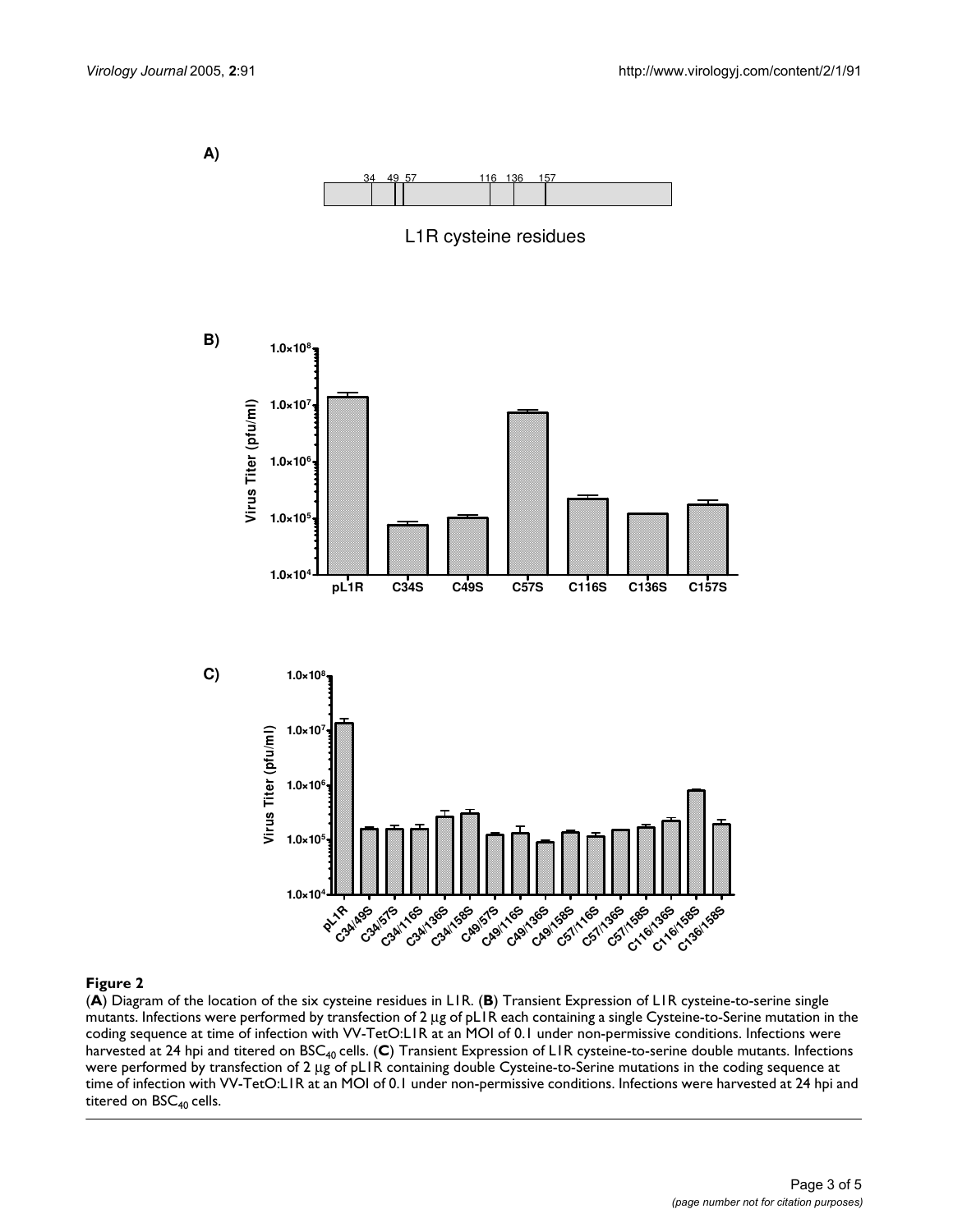function of L1R remains largely unknown. L1R contains six conserved cysteine residues that have been shown to be oxidized to form three intramolecular disulphide bonds [6]. These are believed to be essential for correct protein folding and proper function. In addition, they may serve as a membrane attachment factor, playing a role in trafficking of L1R to the endoplasmic reticulumgolgi intermediate compartment (ERGIC).

In this report conditional-lethal expression of L1R and complementation with a library of cysteine-to-serine L1R mutants was used to investigate the importance of disulphide bond formation and the presence of the contributing cysteine residues to protein function.

A recombinant virus was constructed in which the expression of the L1R gene could be regulated by the presence or absence of TET using the components of the bacterial tetracycline operon [7]. This system has previously been shown to be successful in the regulation of the vaccinia virus I7L [8], G1L [9,10] and A14L [11] genes. A plasmid containing the tetracycline operator (TetO) just upstream of the L1R open reading frame (ORF) and including flanking genomic DNA sequence (including the native promoter) to aid in homologous recombination was used to create the recombinant virus vvTetO:L1R. T-Rex-293 cells (Invitrogen) which express the tetracycline repressor (TetR) were used to regulate expression of the L1R gene from the inducible mutant virus.

To verify that expression of L1R is essential for viral replication and can be regulated by tetracycline (Tet), a growth curve in the presence and absence of Tet was performed (Figure 1A). Under permissive conditions, in the presence of 0.1 µg/ml Tet, vvTetO:L1R grew to the same yield and with the same kinetics as wild type virus. However, in the absence of Tet, there was over a 3-log decrease in viral titer. Transfection of plasmid borne L1R, driven off of either its native promoter (p(wtp)L1R or a synthethic early/late promoter (p(E/Lp)L1R), resulted in a greater than 100-fold increase in infectious progeny virus over the control with no transfected DNA. (Figure 1B). There was concern that L1R being expressed constitutively at all times during infection as opposed to only at late times might negatively impact viral yield or in some way interrupt or slow the viral life cycle. This did not occur, most likely because three proteins, essential for disulphide bond formation in L1R, are expressed as late proteins. Without G4L, A2.5L, and E10R present early in the infection, L1R was not in its active conformation. Its presence in non-disulphide bonded form does not appear to hinder virion morphogenesis or viral assembly.

L1R contains six cysteine amino acids that bind through disulphide bridges to form three stable intramolecular bonds in the active form of the protein [12]. Figure 2A shows the location of the six cysteine residues involved in disulphide bonding. In order to determine if all three bonds are essential to protein function and elucidate possible partnering models, plasmid DNA containing the L1R ORF expressed from the synthetic early/late promoter and containing individual cysteine to serine mutants were expressed during infections with vvTetO:L1R under nonpermissive conditions. Five of the six mutants (C34S, C49S, C116S, C136S, and C158S) were incapable of rescuing the infections. Interestingly, L1R lacking the third cysteine at amino acid 57 was capable of 52% rescue and suggests that participation of C57 appears to be nonessential for protein function (Figure 2B). Rescue experiments were also performed using double mutants of L1R containing every possible variation of two cysteine-to-serine tandem mutants. The results showed that none of the double mutants were capable of significant rescue (Figure 2C).

The Tet operon conditional-lethal system has been used to study the effects of mutations introduced into L1R and transiently expressed during infections under non-permissive conditions. Utilizing this approach, it was shown that five of the six cysteine amino acids present in wild-type L1R are essential for proper L1R function and active conformation. The single cysteine at aa-57 was shown to be non-essential in this role. This presents a puzzle considering there is previous research suggesting that there are three intramolecular disulphide bonds utilizing all six cysteine residues [12]. Confocal microscopy comparing wild-type infections and infections with transiently expressed mutant L1R verified that the protein was being made in from all six constructs (data not shown). It appeared that trafficking of L1R to the proper membrane may be dependent upon proper disulphide bonding as localization was altered in Cys-49 and Cys 116 mutants. These findings suggest the possibility that a cellular or virally encoded protein disulphide isomerase is required for proper disulphide pairing in active L1R. It is conceivable that cyteine-57 forms an incorrect disulphide pairing as an intermediate. Protein disulphide isomerase is then necessary to resolve this mispairing and the disulphide bond that is formed by Cys-57 and its unknown partner is not necessary for functional L1R. This is further evidenced by the crystal structure of L1R [12]. The terminal protein in the disulphide forming redox pathway is G4L [6], a cytoplasmic protein. If disulphide bonding of L1R were to occur in this fashion in the cytoplasm, the trafficking effects of the N-terminal myristoyl group, which would be hidden within L1R, could be lost. This could be circumvented if G4L established an intermediate disulphide bond configuration that exposes the myristoyl group and allows trafficking to the ERGIC. Then, once incorporated into the membrane of the ERGIC, the bonds are isomer